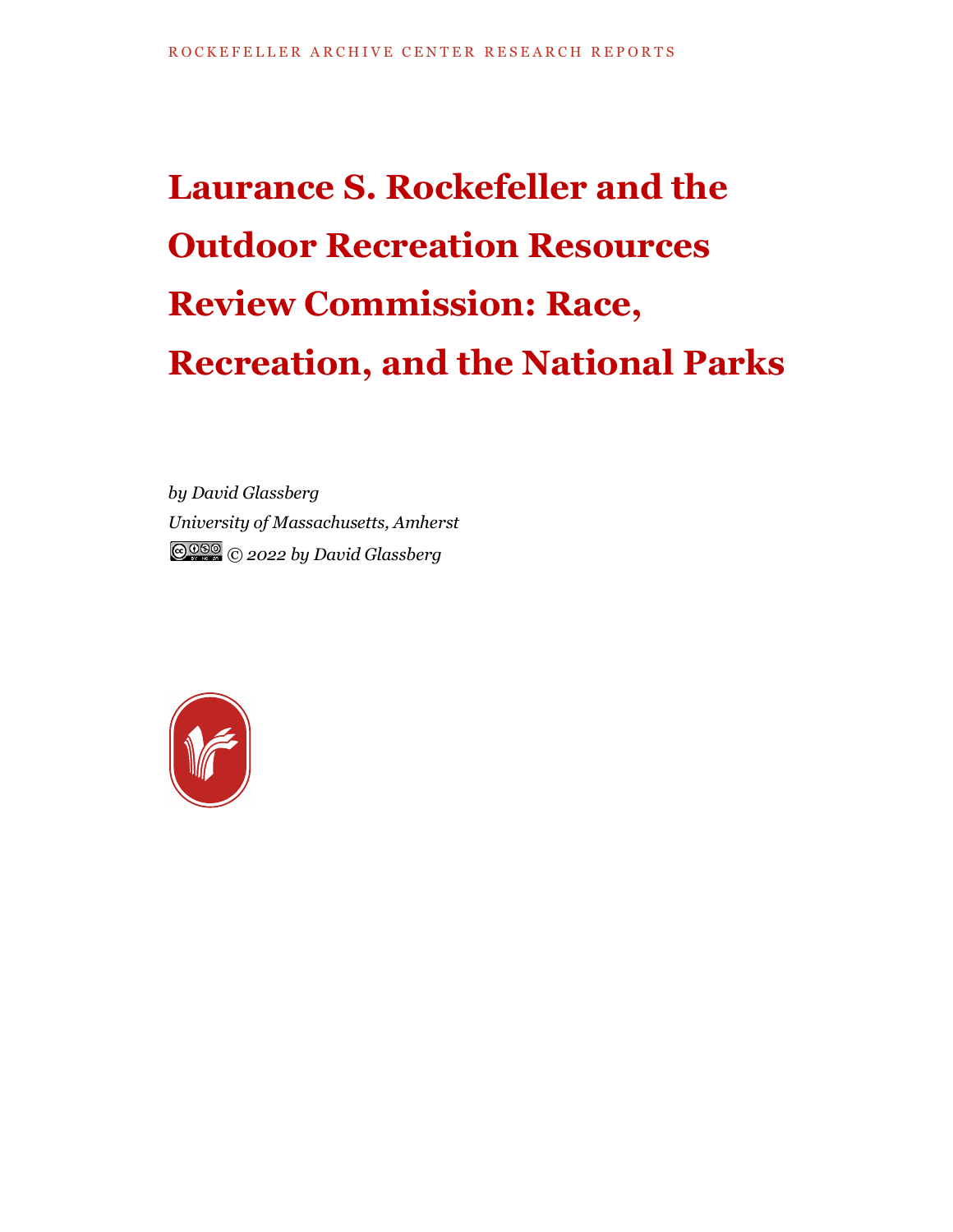# **Abstract**

This project focuses on the links between the conservation movement and civil rights through an examination of the reach and impact of the Outdoor Recreation Resources Review Commission (ORRRC) and its chairman, Laurance S. Rockefeller (LSR). The Commission's landmark report in 1962 identified large racial disparities in access to public lands and recreation across the USA, which prompted the National Park Service (NPS) to establish new National Recreation Areas and Historical Parks in urban areas in the 1960s and 1970s. The project examines the history of the ORRRC, contextualizes the Commission's work within the longer history of the civil rights movement's efforts to desegregate state and national parks, and NPS efforts to increase recreational opportunities in urban areas. Based on research in the records of the ORRRC at the Rockefeller Archive Center and in the National Archives, the project also discusses the central role of LSR in the Commission's history, as well as his views on civil rights and public lands.

The entire study, commissioned by Marsh Billings Rockefeller National Historical Park, includes five chapters. This report is drawn from chapter 3, which examines the ORRRC's uneven efforts between 1958-62 to identify and recommend remedies for racial disparities in outdoor recreational opportunities in urban areas. The complete chapter examines ORRRC studies of New York City, Chicago, St. Louis, and Los Angeles, as well as Atlanta, the focus of this report.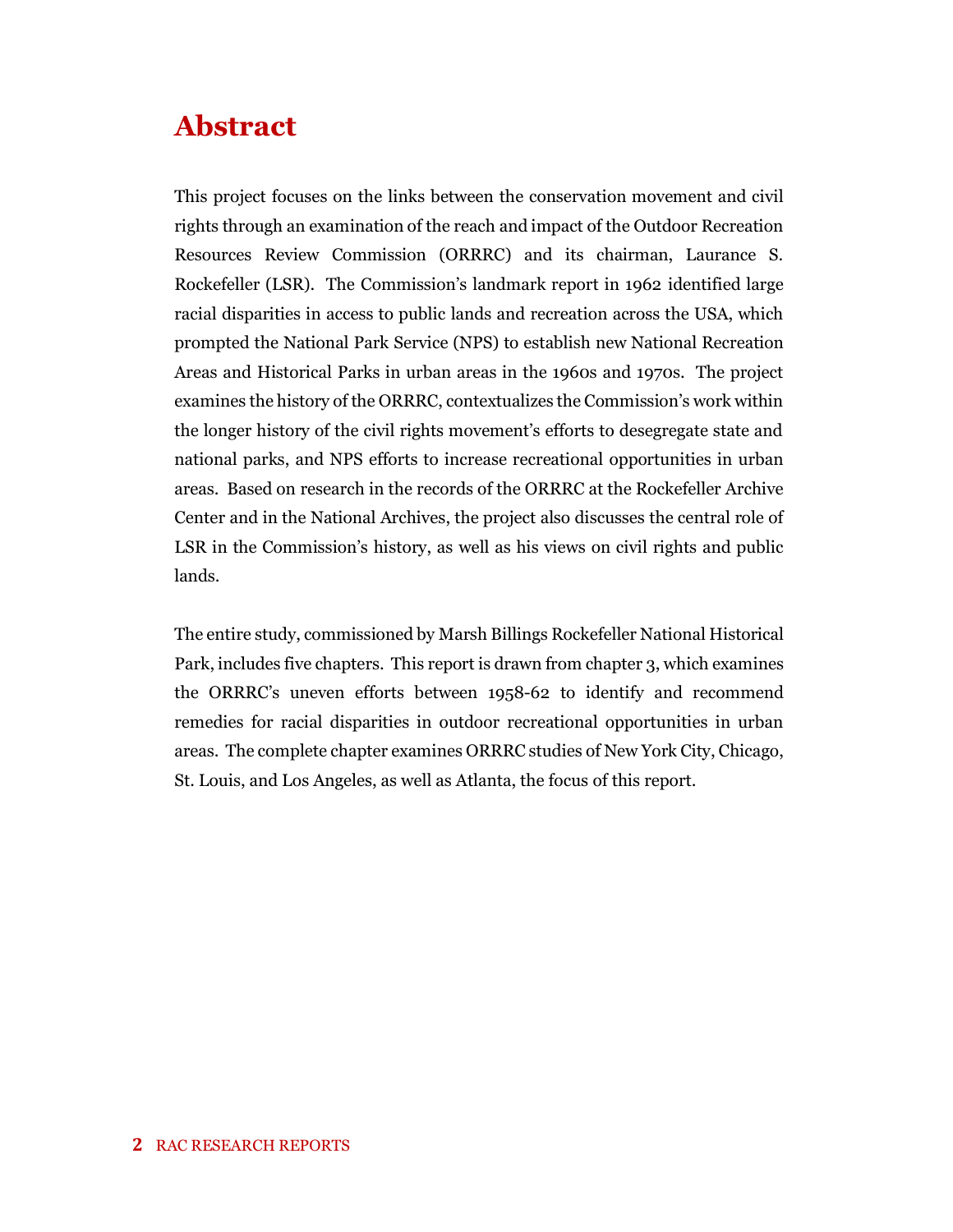## **The Matter Deliberately Not Touched On: The Outdoor Recreation Resources Review Commission and Race**

#### **Introduction: Race and the ORRRC**

On June 1, 1959, Marion Clawson of Resources for the Future sent Outdoor Recreation Resources Review Commission (ORRRC) advisor Luther Gulick a letter outlining his recommendations for special studies that the ORRRC might undertake. In an aside, Clausen remarked,

One matter which I deliberately did not touch on in the outline of projects but which I think the Commission must seriously consider is the relationship of outdoor recreation to the racial issue in the United States. It seems quite clear that the NAACP and other Negro organizations are going to make a major effort to lift the segregation now applicable to parks in the Southern states. As I understand it, there have already been some moves in this direction. I was recently at a meeting in Virginia Beach and found that the major park in the area has been closed for the last three years because the park authorities would rather see it closed than to have it open to Negroes. There is surely a major problem in the making here—in some ways more difficult than the school problem in relation to racial segregation. Several of the studies I have mentioned might give special consideration to racial issues or it might be separated out as a separate study or studies in itself.<sup>1</sup>

Gulick apparently forwarded this letter on to Laurance S. Rockefeller (LSR), but the ORRRC never organized a separate study of "racial issues" on the future of outdoor recreation. However, the issues were all but impossible to ignore amid the period's escalating campaigns for the desegregation of public schools and recreational facilities. Several ORRRC volumes mentioned racial conflicts, though deliberately downplayed them, as the draft chapters from the study directors made their way into print. Given the administrative structure of the ORRRC, it is unlikely that LSR directly ordered these changes, but they were in line with his belief that the ORRRC needed to steer clear of public controversy to accomplish its goals.<sup>2</sup> LSR had no personal ties to the civil rights movement, and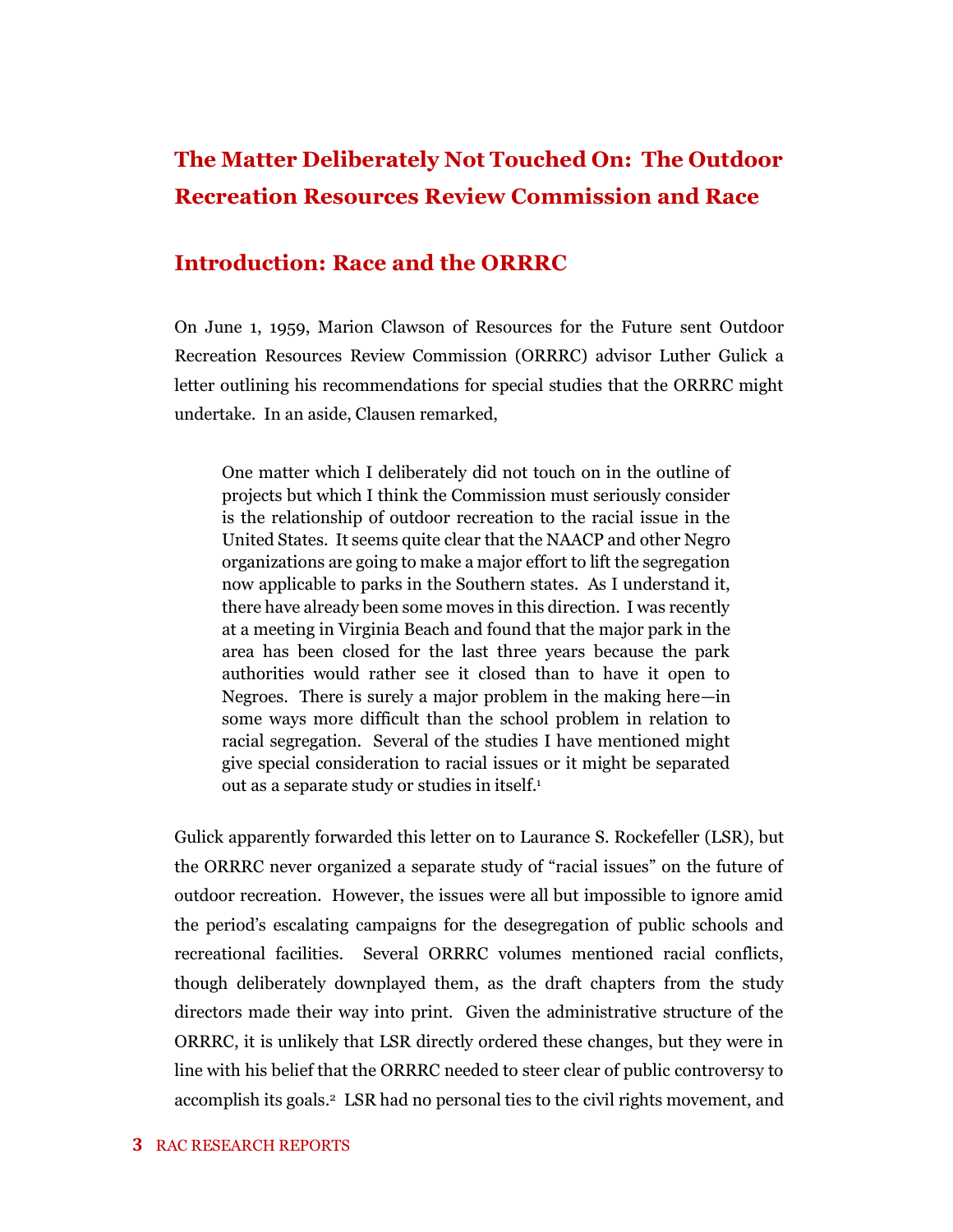civil rights organizations were not among the organizations represented on the ORRRC Advisory Board nor among the long list of local and national organizations that the ORRRC staff consulted with during the period of the study. While LSR did not oppose the goals of the civil rights movement, he showed little interest in using ORRRC studies as a tool to advance them.<sup>3</sup>

#### **Race and the Demand for Recreation**

Although the ORRRC senior staff did not give "racial issues" a high priority, it did not ignore race as a factor influencing the demand for outdoor recreation. On December 7, 1959, Norman Wengert, the deputy director of studies for ORRRC, requested that the Library of Congress Reference Department include the literature on "Negroes" in its bibliography of the various topics that the ORRRC staff should examine.<sup>4</sup> And it included 266 African Americans among the 2750 adults it interviewed for its national survey, *Participation in Outdoor Recreation: Factors Affecting Demand Among American Adults*. 5 A chapter on "Outdoor Recreation on Weekend and Vacation Trips" reported that "the multivariate analysis indicates that Negroes are less likely to take a vacation trip than white people with the same income and vacation privileges. The racial differences appear quite substantial … and are statistically significant."<sup>6</sup>

However, the survey researchers remained deliberately incurious about the reasons for these racial disparities. The paragraph that introduced multivariate analysis explained:

It is important to find out (regardless of reasons) that Negroes on the average engage in outdoor recreation less than white people. And it is equally important to learn to what extent these racial differences are attributable to other factors such as low income, low education, or lack of paid vacations on the part of Negroes.<sup>7</sup>

The study's elaborate table of factors left out segregation and discriminatory practices, the factors that would have been most obvious to any Black person at the time.<sup>8</sup>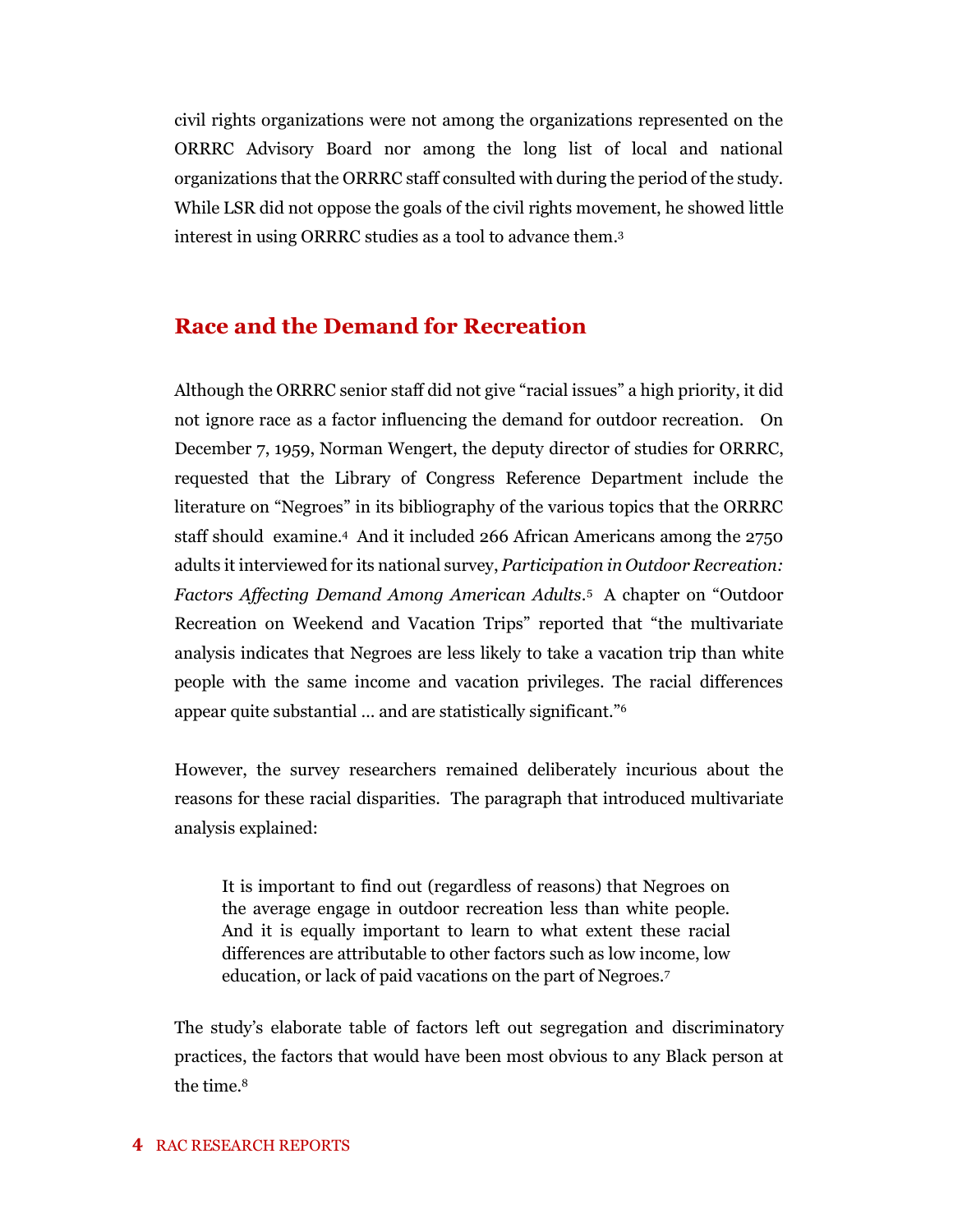#### **ORRRC and Metropolitan Area Studies**

One ORRRC study, however, was less hesitant to name the largest reason for the racial disparities in access to outdoor recreation evident in the statistical snapshots. Volume 21, *The Future of Outdoor Recreation in Metropolitan Regions of the United States,* identified discrimination and the battle for civil rights as significant factors shaping the future of outdoor recreation in America.

The metropolitan areas study grew from LSR's keen interest in cities and improving outdoor recreational opportunities in urban areas. LSR told Gulick on April 24, 1959 that "I feel we certainly have a responsibility, before our report is turned in, to consider the effect that the availability of urban recreation has on the overall outdoor recreation problem."<sup>9</sup>

By December 1959, this feeling had coalesced into Project 10, "Study of the Recreation Needs, Habits, and Preferences of the People in Selected American Cities and Regions."10 Deputy Director Wengert assigned what became known as the metropolitan areas study to the "Forecasts and Economic Studies Group," headed by ORRRC Chief Economist Laurence I. Hewes. Immediately before joining the ORRRC in July 1959, Hewes, age 57, worked in Denver for the Bureau of Reclamation as the principal assistant to the Chief of the Economic Resources branch. ORRRC Executive Director Francis Sargent informed LSR that Hewes had a PhD in Economics from George Washington University, was engaged in "economic analyses of recreation problems," and had "wide government experience, including that of Regional Director of the Farm Security Administration."<sup>11</sup> But Sargent's memo to LSR did not mention Hewes' work with movements for racial justice in the years that followed his employment with the FSA.

When the FSA ended in 1944, Will Alexander, the former executive director of the Commission on Interracial Cooperation, recruited Hewes to work for the Rosenwald Fund in Chicago, which sent him to Fisk University for a month to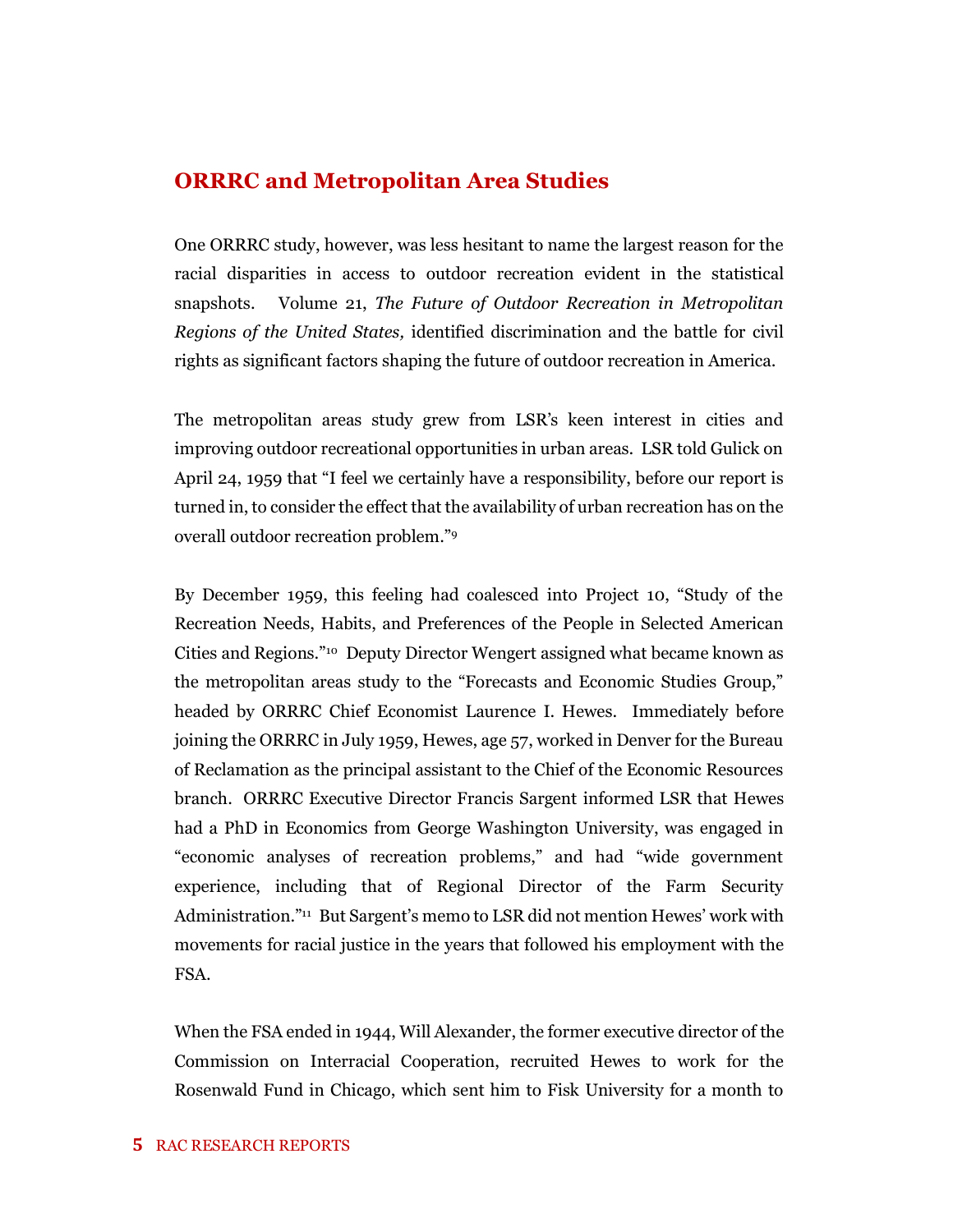study race relations. There he met the prominent African American sociologist Charles Johnson and economist Robert Weaver. As Hewes recalled in the "Color Line" chapter of his memoir, published in 1957:

Our objective at the Fund in those months was to find a way to deal with requests from public administrators and industrial leaders for technical aid in reducing racial tensions. These requests poured in from all over the Northern and Western sections of the country. The immediate cause of those demands was a great influx of Southern whites and Negroes to the great war plants of these regions … Evidence of the need for such work was tragically manifest in such disastrous events as the Detroit riot, the LA zoot suit riot, and the so-called hate strike at the Detroit Packard Plant.<sup>12</sup>

The Rosenwald Fund established a new organization, the American Council on Race Relations, and Hewes remembered attending its founding conference in Chicago in June 1944, along with Johnson, Weaver, Walter White, Charles Houston, Mary McLeod Bethune, and Ralph Bunche. After the Chicago conference, Rosenwald Fund Director Edward Embree sent Hewes to San Francisco as the Council's West Coast director. 13

Hewes listed among his accomplishments with the Council organizing a training school in race relations for the Richmond, CA Police Dept.<sup>14</sup> He also joined in a controversy over the building of suburban housing with restricted covenants south of San Francisco, complaining that the FHA would not guarantee loans to open-occupancy builders in predominantly white neighborhoods.<sup>15</sup> The "Color Line" chapter relates several other incidents when his civil rights activities were thwarted by the actions of higher political officials, and concludes, "so ended my experience in the troubled area of race relations."<sup>16</sup> In 1947, Hewes departed San Francisco to become land reform advisor at General McArthur's headquarters in Tokyo, and remained there until taking the Bureau of Reclamation job in Denver in 1949.

Hewes worked to bring focus to the ORRRC's general idea of studying recreation in metropolitan areas and select cities. By May 1960, Hewes and Wengert had persuaded LSR and the ORRRC to increase the \$20,000 originally approved for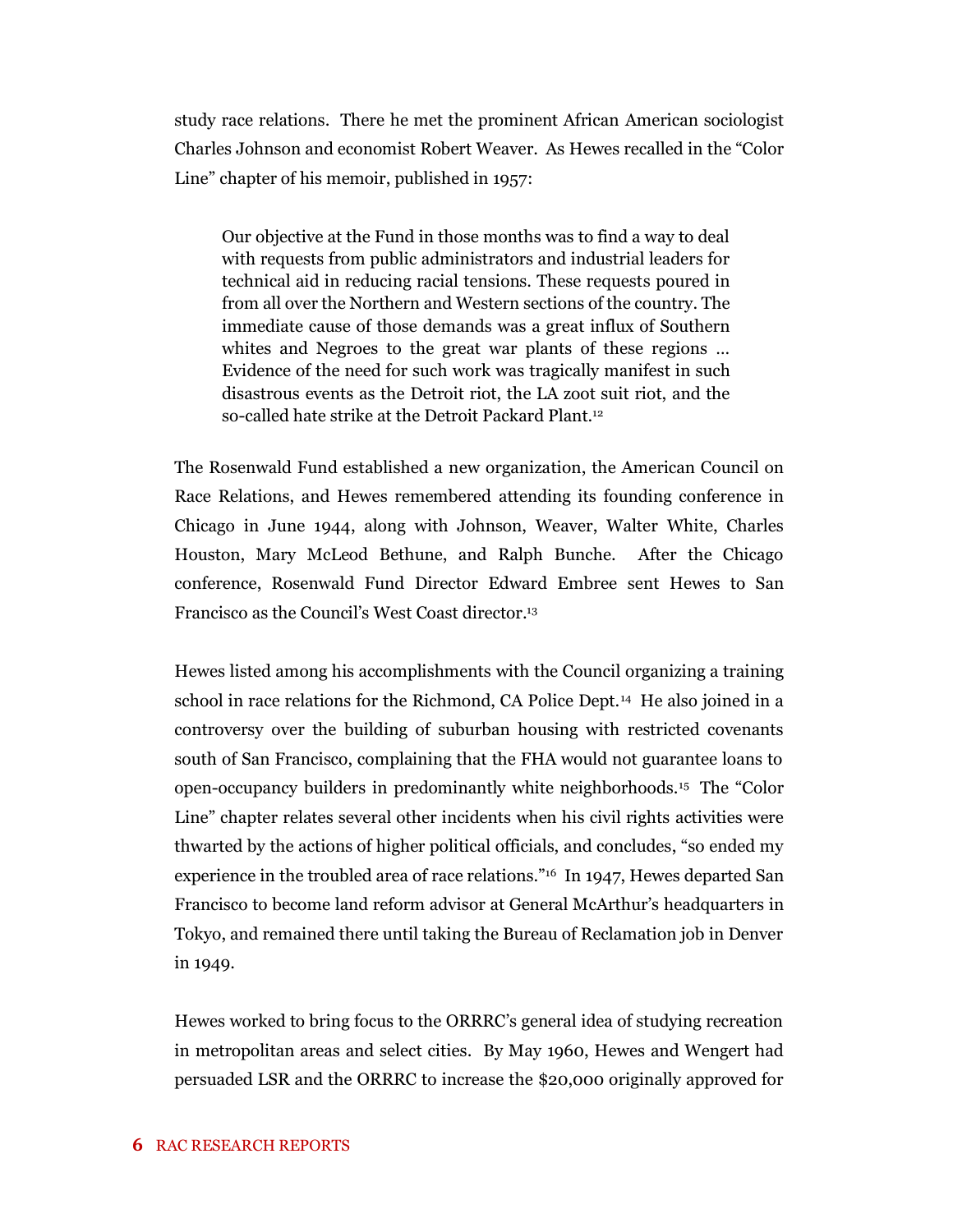the metropolitan areas study at its December 14, 1959 meeting to \$100,000. <sup>17</sup> They explained that:

By 1976 nearly half of the American people will be living in urban communities of more than 500,000 population, and that conditions of urban living will significantly affect needs, wants, and preferences for outdoor recreation. Since metropolitan regions differ in physiographic setting, in the availability and accessibility of recreation resources and opportunities, in economic and social structure, in political mechanisms for planning and providing recreation, in rates of growth and stages of maturity and in degree or urgency of recreation needs, it is proposed to undertake studies in five metropolitan regions in different parts of the country.<sup>18</sup>

The five metropolitan areas proposed for study (with a total population of over 30 million) were Chicago in the Midwest, Los Angeles in Southern California, New York City on the East Coast, Saint Louis in the Central Plains, and Atlanta in the South.

Hewes was keenly aware that racial discrimination existed in these cities, having grappled with it directly earlier in his career in Chicago and California. Raised in Virginia, he also understood that racial segregation existed by law throughout the South, including Atlanta. Several months after LSR and the ORRRC tabled Marion Clawson's suggestion that the Commission study racial discrimination in outdoor recreation, Hewes made sure that it was included in the metropolitan area studies.

At the time of Atlanta's selection, the NAACP had made state and local park systems in every Southern state, including Georgia, the target of major desegregation efforts. State parks had been established relatively late in the South, and grew with the support of federal New Deal programs in the 1930s. Nearly all of the state parks were white only, with only a few set aside for Blacks. Georgia established George Washington Carver State Park in 1950, and added four more "colored" parks by 1956, in addition to opening up "colored" sections at two older parks. But as Georgia and other states hustled to establish "separate but equal" facilities, Blacks sought to desegregate them all, both through the courts and through sit-ins, "wade-ins," and other non-violent direct actions.<sup>19</sup>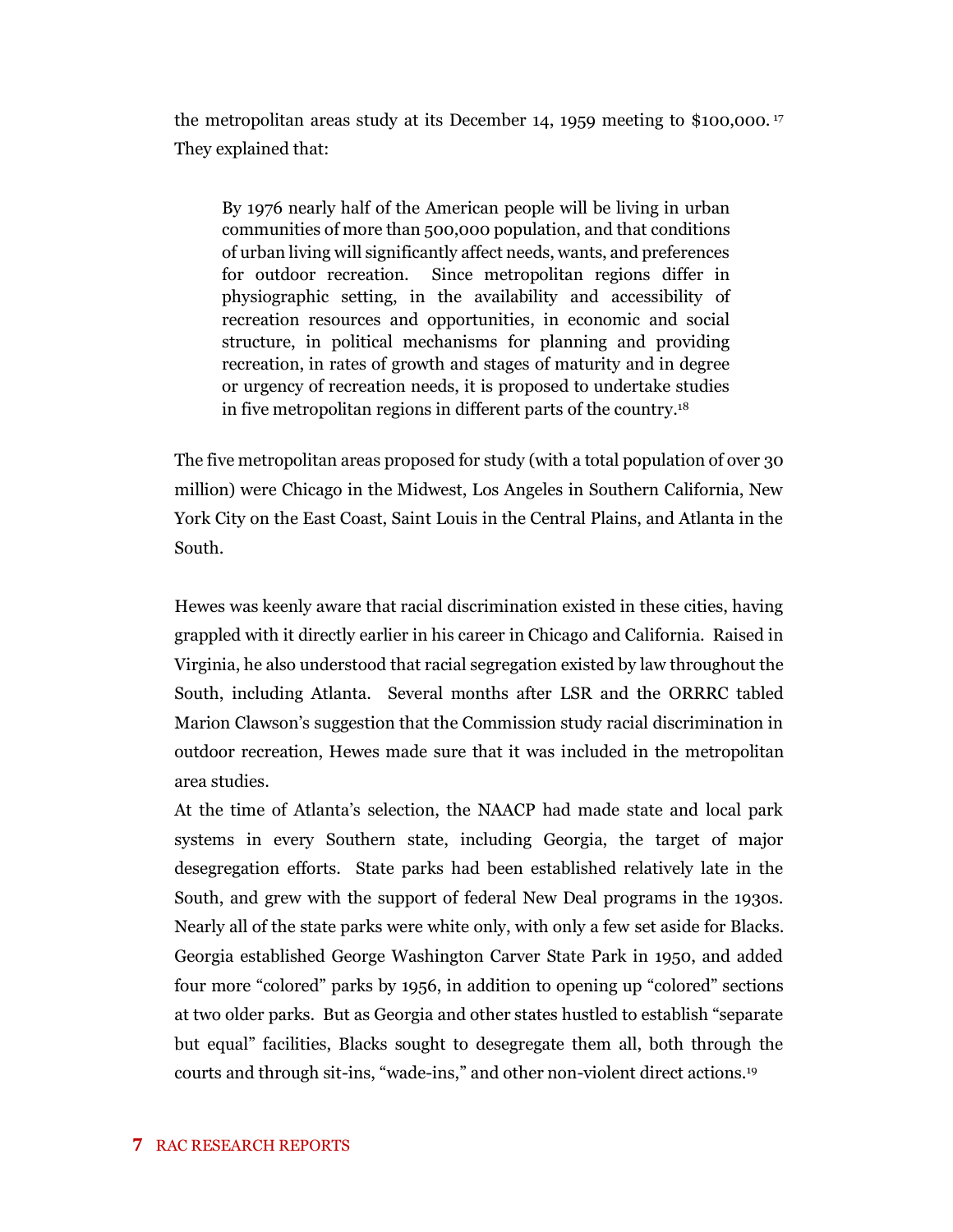Georgia's government actively resisted these efforts. Immediately after the Supreme Court decision in *Brown v. Board* in May 1954, the director of the Georgia State Park system declared that the only trouble between the races in his state was the result of "outside influences."20 The following year, in November 1955, the Supreme Court issued a separate ruling outlawing segregation in public parks, and in *Holmes v. Atlanta*, ordered Atlanta to integrate its public golf courses. <sup>21</sup> The Supreme Court ruling prompted Georgia's governor, Marvin Griffin, to warn that "Georgia would abandon all state parks before race mixing would be allowed. …While I cannot speak for city officials, I can make the clear declaration that the state will get out of the park business before allowing a breakdown in segregation in the intimacy of the playground." In 1956, the Georgia state park agency leased twelve of its parks to private operators to avoid desegregation.<sup>22</sup>

#### **Frank Gibson and the Atlanta Metropolitan Area Study**

To direct the Atlanta Metropolitan Area Study, Hewes hired University of Georgia Political Science professor Frank K. Gibson (1924-88), a native of West Virginia who received his PhD at UNC Chapel Hill in 1953.<sup>23</sup> Gibson's principal area of research was public administration; before taking on the Atlanta recreation study, he had published articles on topics such as "Financing Municipal Sewerage Systems in West Virginia" "and "Forms of Municipal Government in Georgia."<sup>24</sup>

On January 5, 1961, Gibson met with Hewes and the directors of the other metropolitan area studies in Washington DC to discuss "the major outdoor recreation problems peculiar to each area." He returned to a University of Georgia campus in upheaval over the enrollment of its first Black students, Hamilton Holmes and Charlayne Hunter, on January 9. Two days later, the campus erupted in violence as white students marched to Hunter's dorm, smashing windows with bottles and bricks, until the Athens police dispersed the crowd with tear gas. Immediately after the disturbance on campus on January 11, Gibson helped organize several faculty meetings to rally support for embattled University President O.C. Aderhold, whom several state politicians had threatened with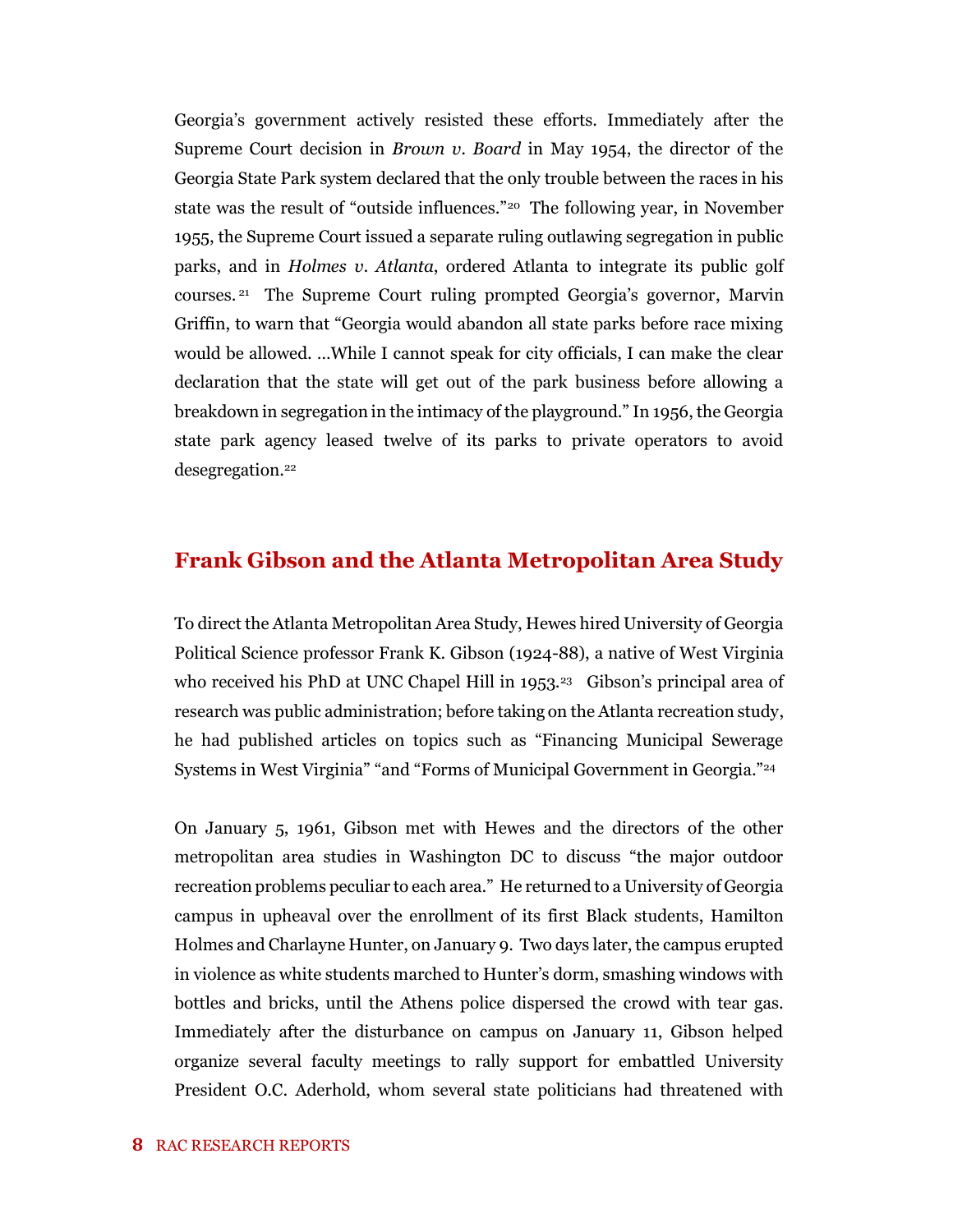dismissal. When asked about it in 1975, Gibson recalled that at the time, Gibson was untenured, and feared losing his job. He also recalled receiving a sufficient number of obscene telephone calls at his home number that he advised his wife to stop answering the phone. There is no evidence that Gibson was especially active in the civil rights movement before or after January 1961, but his experience that month likely had an impact on the views that he would express in successive drafts of the Atlanta Metropolitan Area Outdoor Recreation Study.<sup>25</sup>

Gibson's first draft was replete with references to the civil rights struggle underway. He declared that "All other factors influencing outdoor recreation demand fade into insignificance when compared to the Negro problem." He added,

As Negroes concentrate more and more in urban areas, as their income and education rise, they will demand more and more in the way of outdoor facilities. If they are satisfied with segregated facilities the state will doubtless meet their demands. If, as appears a certainty, they bring pressure to force integration, the effects on all public outdoor recreation will be chaotic for an undetermined number of years.<sup>26</sup>

It was Hewes's job, however, to edit Gibson's study so that it would be acceptable to the ORRRC leadership.<sup>27</sup> Upon receiving Gibson's first draft, Hewes marked it up extensively in red pencil, identifying places in the draft where Gibson's comments were "not particularly relevant to the topic of outdoor recreation."<sup>28</sup> Wrapping up his critique of one chapter, Hewes complained "It appears that this chapter is chiefly concerned with the problem of race. Even though race is specifically treated as a topic, there is constant re-reference to it to such an extent that it is difficult to get a sense of balance in reading the chapter." He noted,

At this point, I should like to introduce the thought that in dealing with these problems of race, politics, and administrative structure, wisdom should dictate a relatively delicate handling of these various attributes of the outdoor recreation problem…The effect on readers of continual reference to these points raises first a question of their relevance to the central issue, and second, the question of the writer's sense of proportion. I do not suggest that these various points should be suppressed, to the extent that they are significant,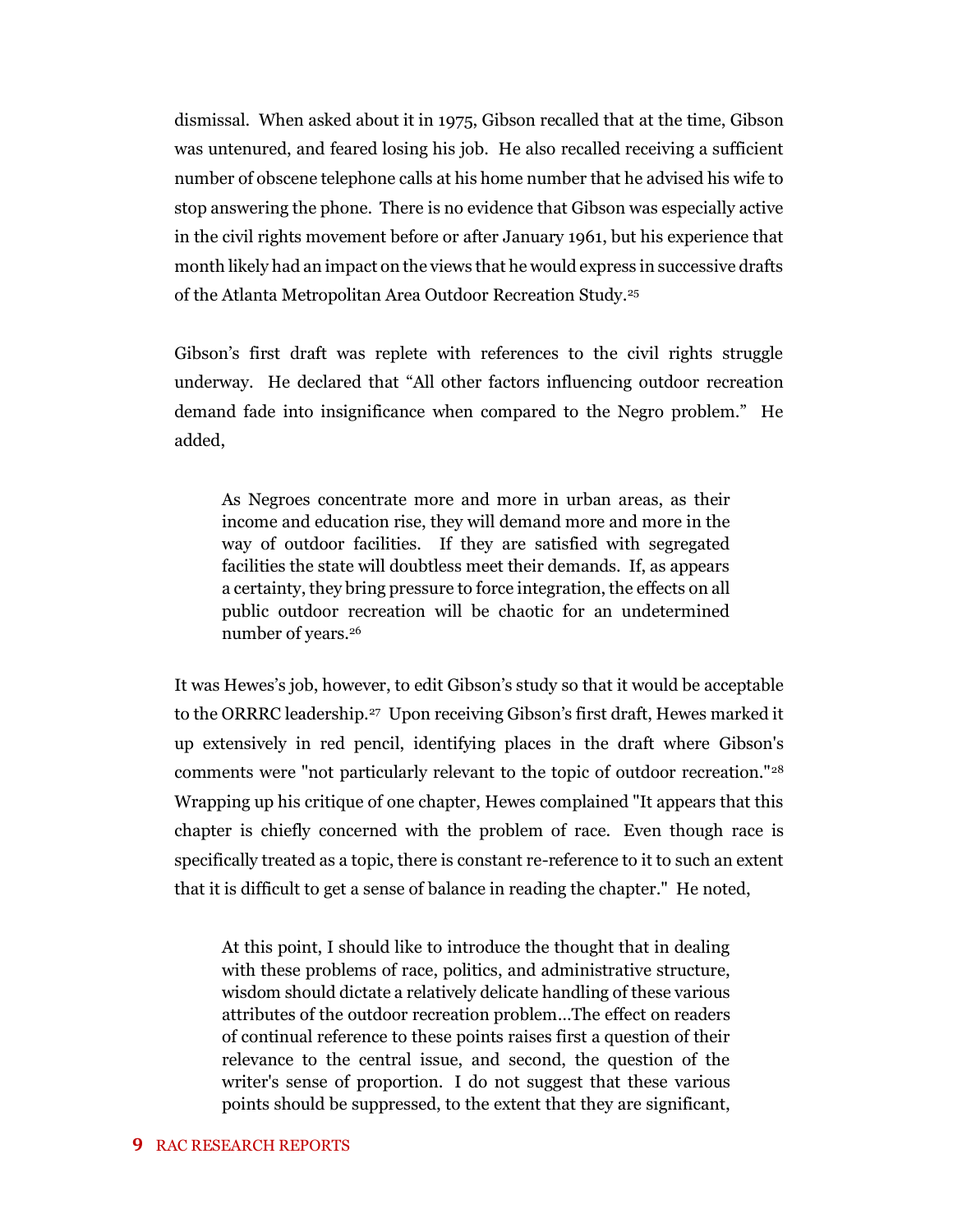they should be stated, but, once stated and put in relatively moderate language, there seems to be little point in continually agitating the issue.<sup>29</sup>

Hewes concluded,

The report in general is a good one. However, by virtue of pounding too hard on certain topics, I believe some critics would charge the author with a lack of objectivity. It would be a shame if this otherwise splendid report were to lose its significance as a public document because of a possible judgement that some of the material does not relate directly to outdoor recreation, or that outdoor recreation has been used as a vehicle to air the author's views on other topics.<sup>30</sup>

Hewes visited Athens, Georgia to meet with Gibson in person, bearing his marked-up copy of Gibson's draft.<sup>31</sup> Hewes reported that during the meeting he "explained to Professor Gibson when published our metropolitan regional studies would constitute official government documents and therefore we would have to be extremely careful in our comments relative to the administrative, political, and economic structure of the several states." He cautioned that "the document must give the impression of balance and that criticisms must be carefully worded and tempered." Hewes reported that Gibson was "very cooperative" in response to his criticisms.<sup>32</sup>

Gibson completed his revisions in a week and returned the document with a note: "Under separate cover I am sending a "defanged" copy of the Atlanta Study. You will note that in a few instances I was unable to carry out your recommendations- -a matter of principle."<sup>33</sup>

## **The Atlanta Metropolitan Area Study as Published**

Despite Gibson's characterization of the report as "defanged," much of his initial draft made it through to final publication. Chapter 4, "What Does the Future Hold?" concludes with the following passage, not very much changed from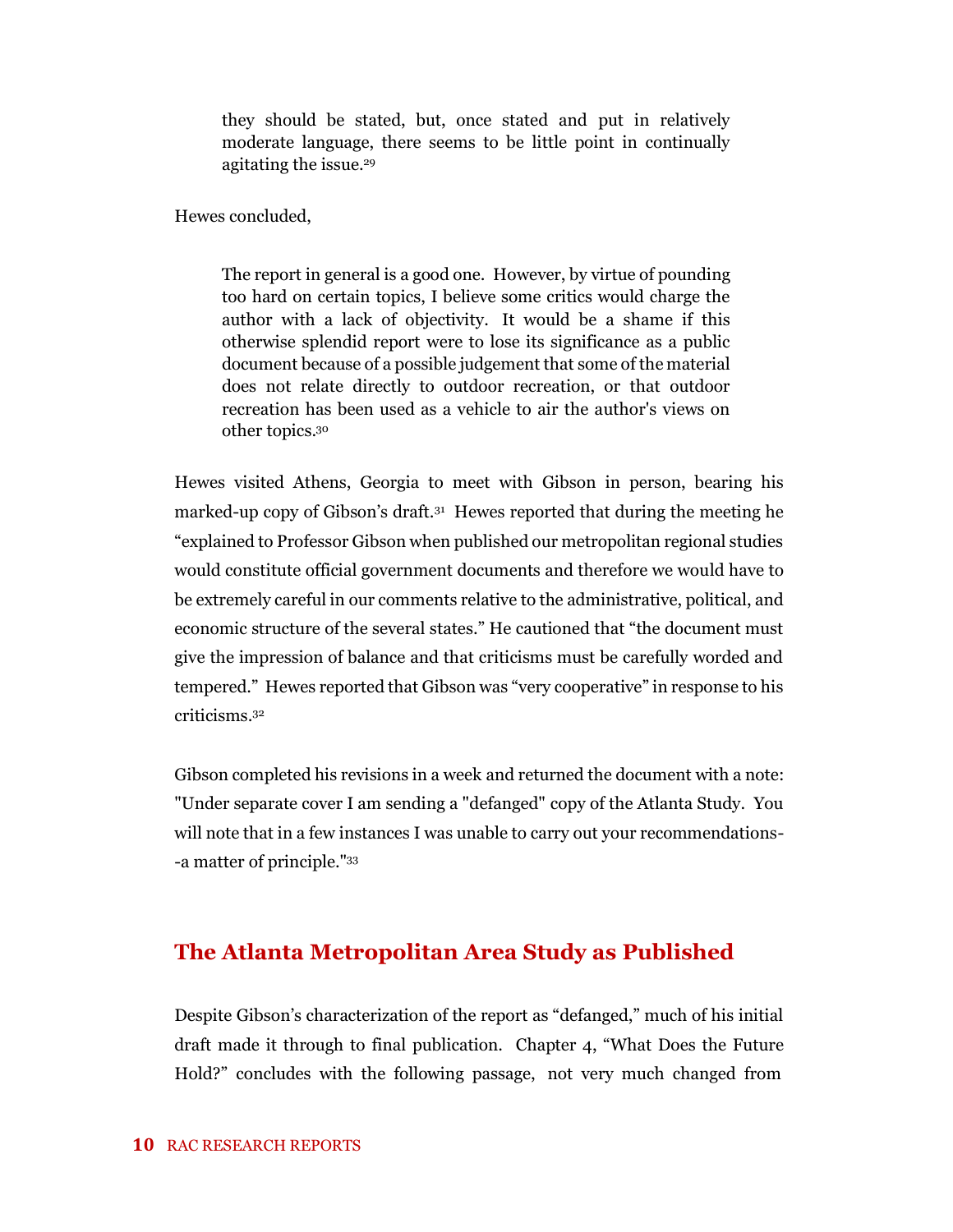Gibson's first draft:

It can be predicted that the Negro problem will not be solved in the South by the year 2000. While great strides have been made in raising the economic and social status of the Negro in Georgia, he still remains in a definitely inferior position. The decreasing number of Negroes engaged in agricultural production and domestic services will result in a higher income level for this race, but the concentration of Negroes in urban areas, and in particular in the Atlanta area, will serve to intensify rather than mollify the conflict between the races.

A pattern of recreational use has already developed in Atlanta that is similar in many ways to the "block busting" that occurs in most northern and some southern cities. As the colored section in the downtown area spreads, an exodus of whites occurs from those neighborhoods into which the Negroes move. The inevitable result of this spread is that white playground areas tend to become surrounded by mixed or colored neighborhoods. When this occurs, the end product is a transfer of the playground from white to colored status. Within the past 12 months, two previously all-white playgrounds in the city of Atlanta have changed status in this manner. […]

What the future will bring can be only a matter of conjecture. At present, Negroes in Atlanta have instituted legal proceedings to integrate city parks. Opinion among veteran observers is unanimous in believing that if successful, this action will result in closing all swimming and picnic facilities. Opinion is just as unanimous that an attack on segregated State parks will have the same result. … Certainly new park acquisitions and capital expenditures in present parks are both kept at a minimum as a result of the ever-present specter of integration.

While the Negro's status will doubtless improve in the South, it would be optimistic in the extreme to expect his assimilation into the traditional southern culture any time in the near future. Should the courts force an end to segregation in State parks, attempts will first be made to circumvent integration by lease or sale of the parks, then closure will be ordered. Since those persons with the greatest political influence in this State have private recreation resources, or are rural residents whose demand for outdoor recreation is low, the pressure to reopen will be resisted for many years.34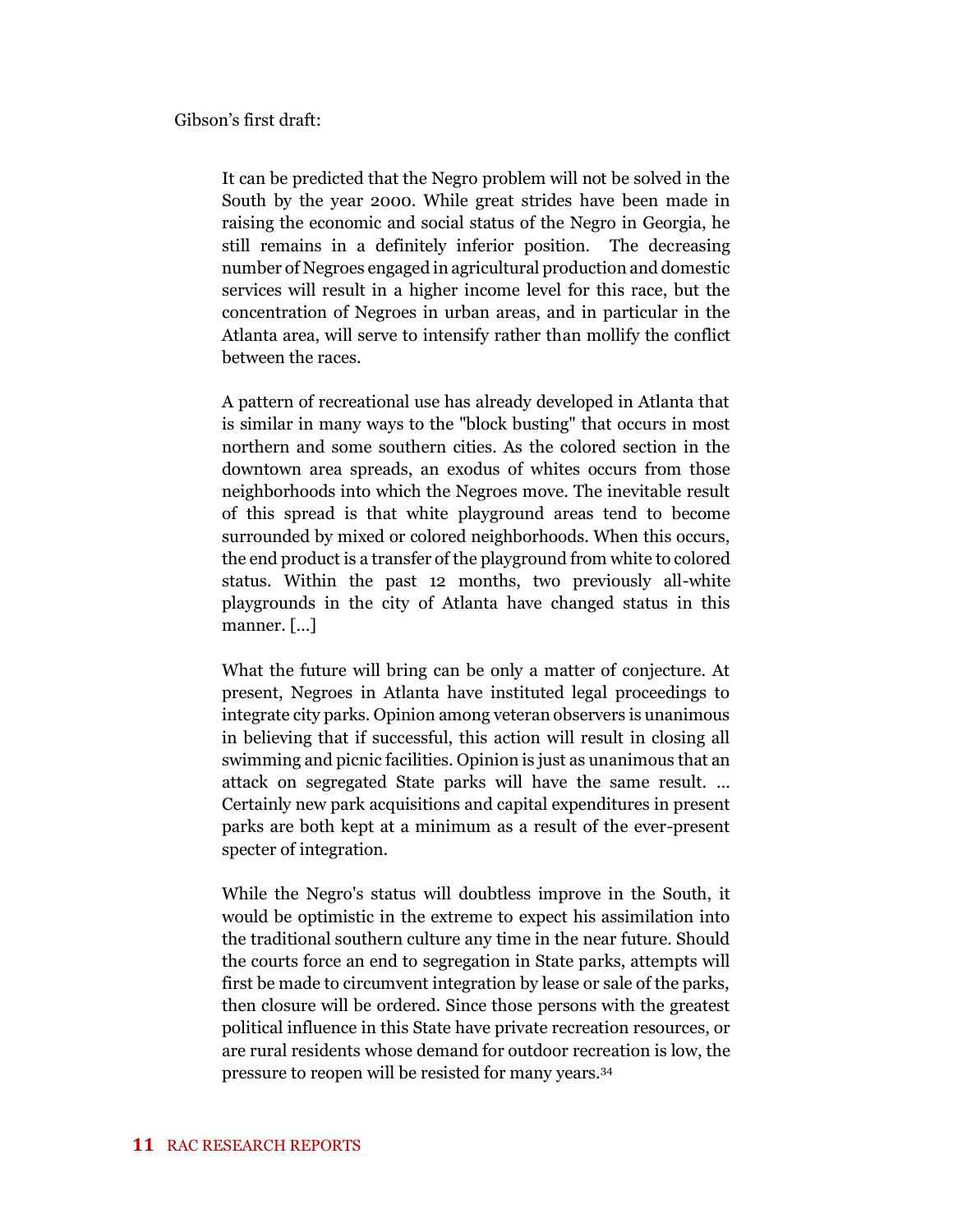Gibson identified what would come to be called "white flight" as the most important trend that would affect Atlanta and other major cities trying to provide additional public recreation facilities for its citizens.<sup>35</sup>

In April 1962, Hewes circulated to the directors of the five metropolitan area studies the edited manuscript that would be released later that year. Gregory Stone, the director of the St. Louis Metropolitan Area Study, commented, "The only general criticism I have is the playing down of race relations. This problem is not only found in St. Louis and Atlanta, but particularly in Chicago, and probably in Los Angeles. I know it must be present in New York."<sup>36</sup>

### **Conclusion**

In many ways, the ORRRC began its work in one era and finished it in another. In 1953, Colonial Williamsburg Director Kenneth Chorley, who would serve as a member of the ORRRC five years later, declared that when it came to integration, "We are, to the best of our judgement, doing all we can in this situation. We have felt that by pushing too fast too far we might only aggravate a prejudice we want to see disappear."<sup>37</sup> By the time ORRRC ended its operations in 1963, steady pushing from the civil rights movement had integrated Colonial Williamsburg along with many other public accommodations in the South and elsewhere.

Laurence Hewes quietly pushing the authors of the five metropolitan area studies to say something, but not too much, about the impact of racial discrimination on outdoor recreation opportunities in urban areas exemplifies the position of LSR and the ORRRC on race. The ORRRC sought to produce credible social science while steering clear of public controversies that could sidetrack its primary goal of convincing local, state, and federal government agencies to set aside more space for outdoor recreation in rapidly suburbanizing metropolitan areas. Hewes's prior experience with the American Council on Race Relations made him aware of sociological studies of urban race relations, and he recommended that his study directors read this literature. But significantly, in over two years of planning and implementing the five metropolitan area studies, there is no evidence that Hewes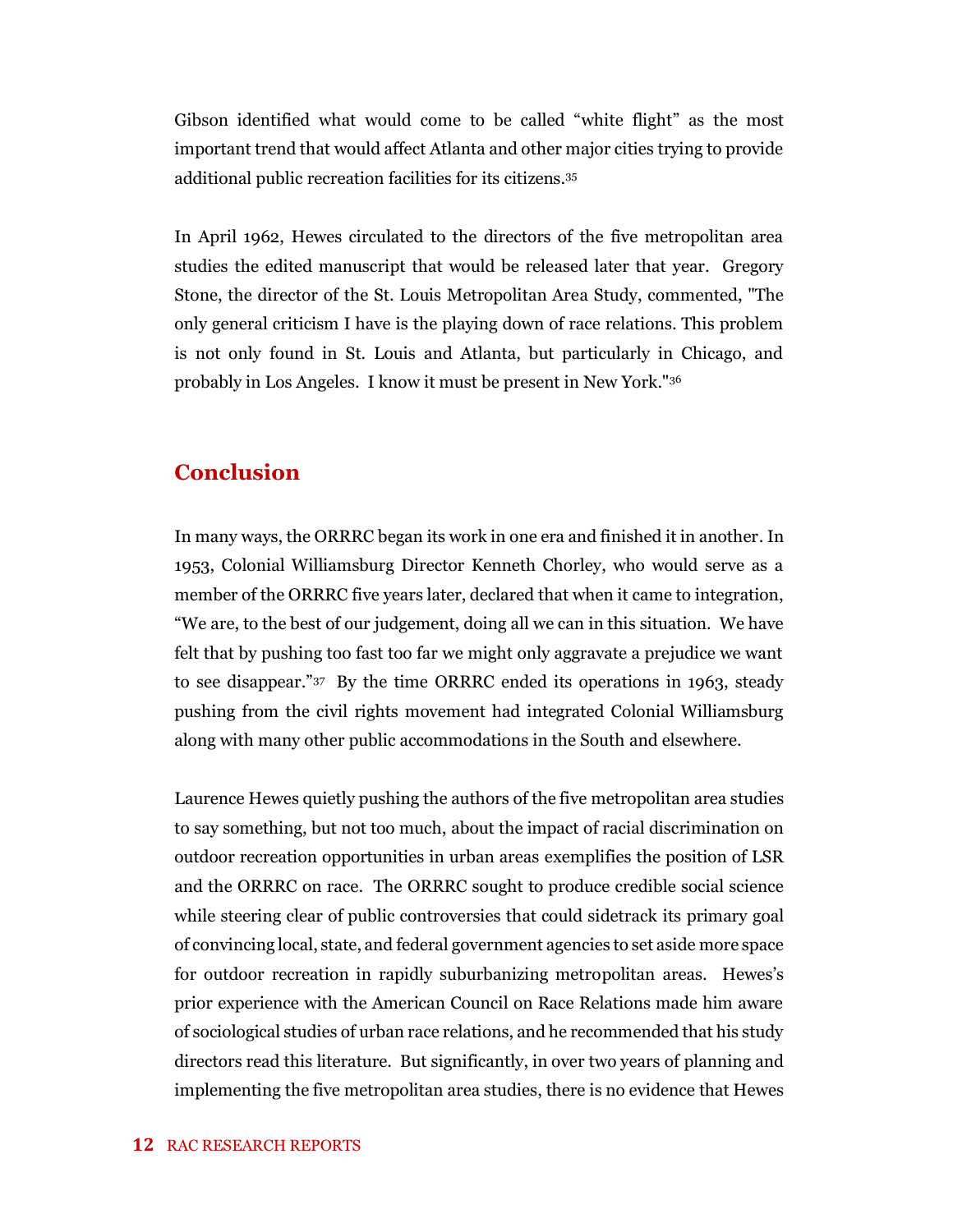or the study directors consulted with leading African American scholars, such as St. Clair Drake at Roosevelt University in Chicago, E. Franklin Frazier at Howard University in Washington, DC, where the ORRRC staff worked, or prominent social work faculty at Atlanta University.<sup>38</sup> Nor did they reach out to either national leadership or local branches of civil rights organizations such as the Urban League or the NAACP. As a result, the ORRRC received little or no mention in African American newspapers such as the *Atlanta World*, New York's *Amsterdam News*, or the *Chicago Defender*. Taking an essentially paternalistic approach to the "Negro problem" in US cities, the ORRRC analyzed the projected recreational needs of African Americans with little or no participation by African American scholars or organizations. However, by the mid-1960s, as African Americans gained more political power and positions in local government, the Supreme Court, and the cabinet, that would begin to change.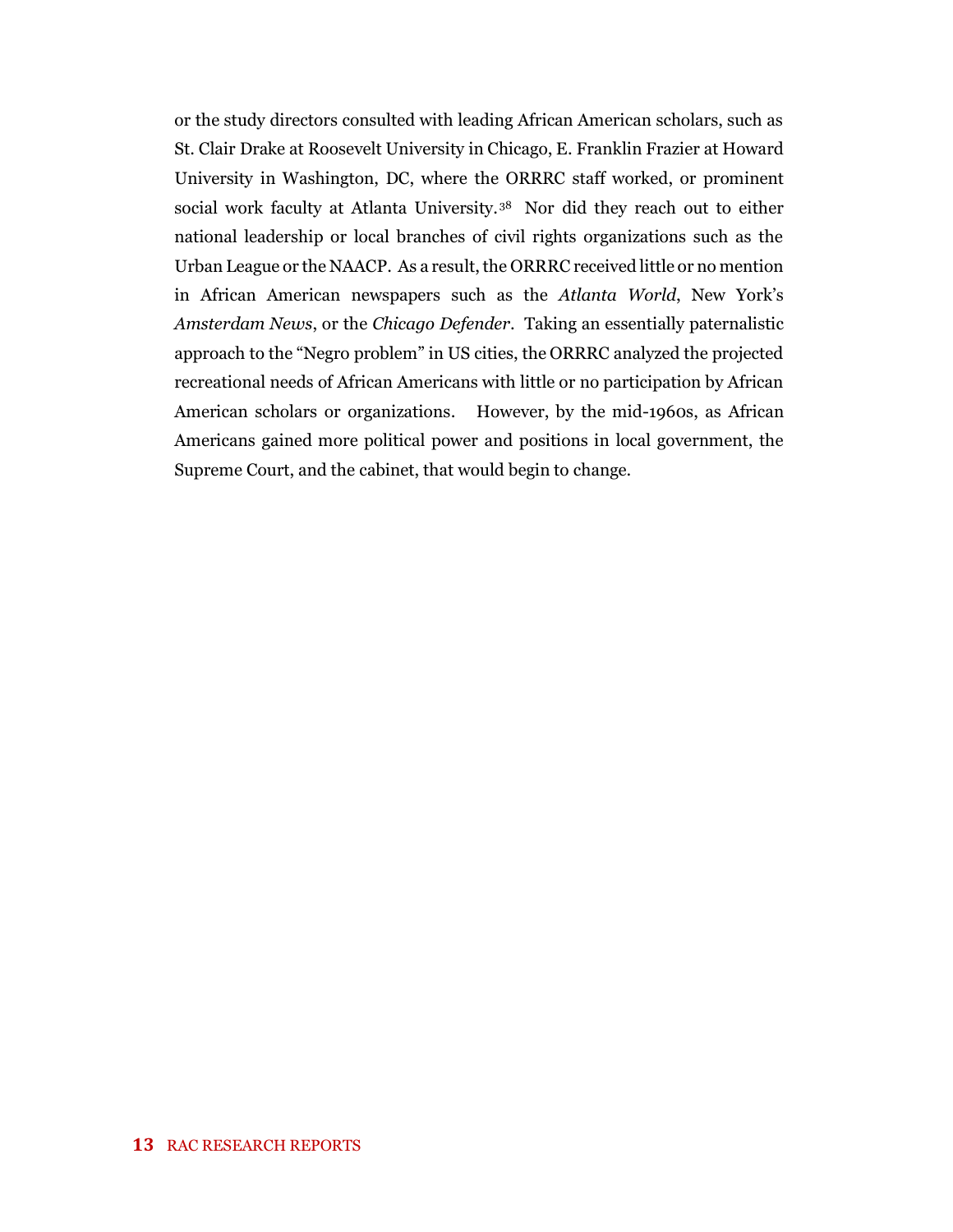<sup>1</sup> Marion Clawson to Luther Gulick on plans for Outdoor Recreation Resources Review Commission (hereafter ORRRC), June 1, 1959, Laurance S. Rockefeller papers (hereafter LSR papers), ORRRC, RG 6, Series 2, Subseries 2, Box 6, Folder 67, Rockefeller Archive Center (hereafter RAC). Clawson, among the first resource economists to study outdoor recreation, had met with the ORRRC on May 12, 1959, where he presented his outline of proposed studies in person. At the time, LSR had considered recruiting Clawson as a potential ORRRC staff member, even deputy director, but Clawson's previous tenure as director of the Bureau of Land Management under Truman led Bernard Orell, an Eisenhower appointment to the Commission and vice president at Weyerhauser, to warn LSR that he would be "a liability to the Commission." (Bernard L. Orell to LSR, May 15, 1959, LSR papers, ORRRC, RG 6, Series 2, Subseries 1, Box 3, Folder 30, RAC). Clawson also did not endear himself to the commissioners at that meeting when he argued that the academic experts with whom they would contract to do the recreation studies should retain the right to publish their findings independently, stating "with any reputable university you are not going to get a contract to do this kind of work if the results are going to be subject to editorial revision." Orell told LSR Clawson's "rather irritated reiterance…of an idea that obviously was untenable to the Commission" demonstrated his lack of judgement. (Orell to LSR, May 15, 1959.). When Gulick forwarded Clawson's June 1 letter on to LSR, Rockefeller replied "When Mr. Clawson presented his material at our last Commission meeting, it was accepted with something less than your outspoken enthusiasm…this was not a reflection on the memorandum, but more or less a personal evaluation of Mr. Clawson and the fears of a few that his past political implications might not be in the best interests of the Commission." (LSR to Gulick, June 9. 1959, LSR papers, ORRRC, RG 6, Series 2, Subseries 2, Box 6, Folder 67, RAC). For more on Clawson's career with BLM and other activities, see Marion Clawson, *From Sagebrush to Sage: The Making of a Natural Resource Economist* (Washington, DC: Ana Publications, 1987).

<sup>2</sup> As the study was getting underway, LSR advisor and Prudential Insurance Company Vice President Fred Smith told him that "because of the considerable pressures and vested interests involved, getting anything done is going to be primarily a matter of political strategy with intelligent public relations riding tandem. If we handle ourselves brilliantly, not many compromises will be necessary; if we don't, no compromises will be possible." (Fred Smith to LSR, September 19, 1958, LSR papers, ORRRC, RG 6, Series 2, Subseries 2, Box 4, Folder 36, RAC). Administratively, LSR remained in NYC while the staff labored in Washington DC. LSR's assistant, Carl Gustafson, occasionally travelled to Washington to meet with staff, and nearly all correspondence from the staff to LSR went through Gustafson, who summarized its main points for his boss and briefed LSR after his visits, but seldom went into great detail. "For approximately four months I have been receiving copies of all letters, inter-office memoranda, and proposals issued by the ORRRC staff. While I have been in touch with all members of the staff on occasion by letter, but mostly by phone, and while I have attempted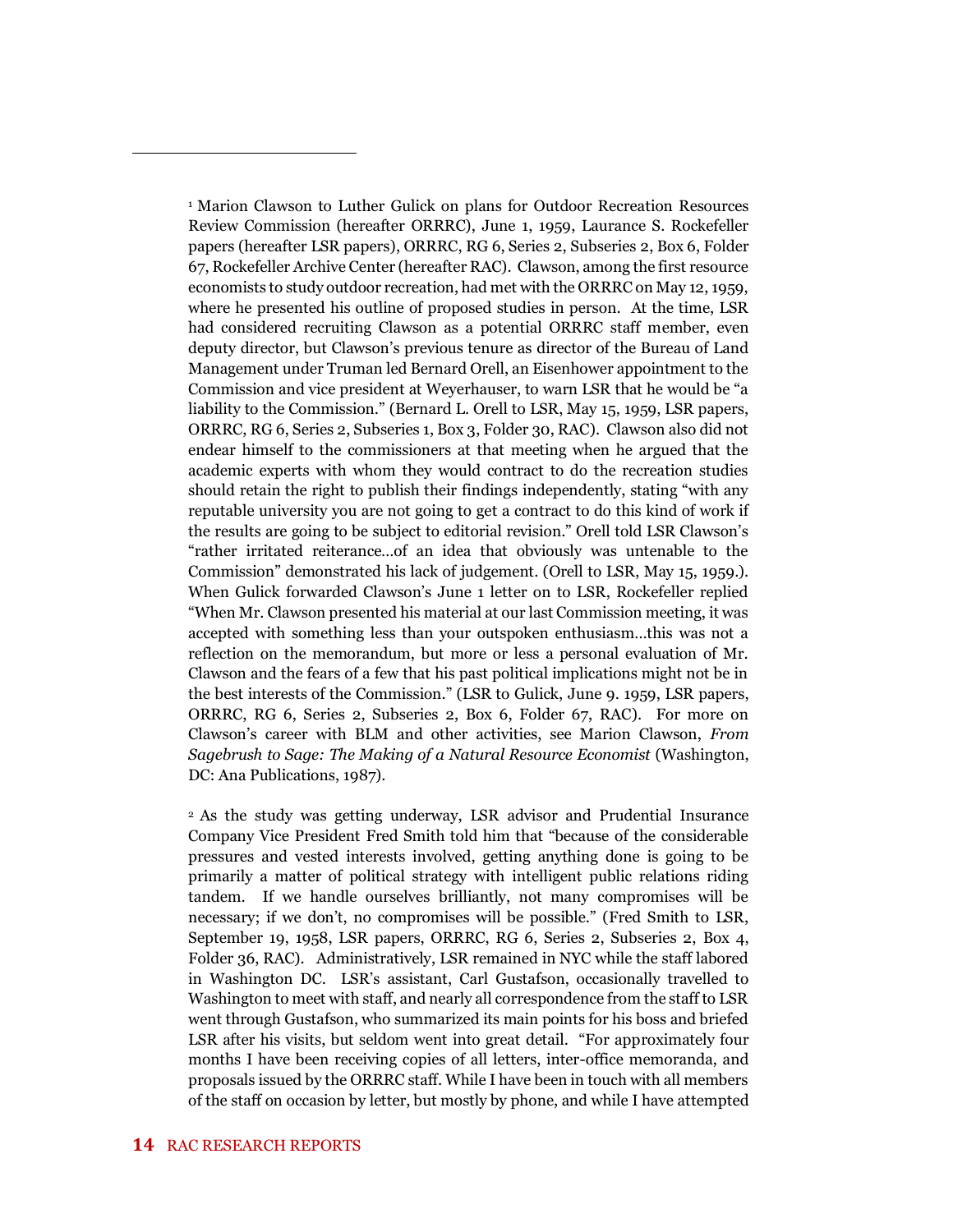to keep you alerted as to the important developments and crises that have occurred there, obviously a great deal has gone on that is of importance and that I am sure you would like to know about, if not in detail then certainly in substance." (Carl O. Gustafson to LSR, March 11, 1960, LSR papers, ORRRC, RG 6, Series 7, Box 17, Folder 195, RAC).

<sup>3</sup> Laura Miller and I have discovered no contemporary evidence of Laurance S. Rockefeller's views on the state of American race relations in 1958. While the Rockefeller Foundation supported Black colleges (Spelman College was named after LSR's grandmother Laura Spelman Rockefeller), it had an ambiguous relationship with the study of race relations. See Maribel Morey, "Rockefeller, Carnegie, and the SSRC's Focus on Race in the 1920s and 1930s," in Insights from the Social Sciences (SSRC's digital forum), January 8, 2019. The Rockefeller Brothers Fund listed donations to the Urban League, United Negro College Fund, and the American Council on Race Relations among the dozens of charities it supported in its *Annual Review, 1941-50.* 

<sup>4</sup> See LSR to Gulick, June 9, 1959. Wengert began work as deputy director for studies June 15, 1959, but left in May 1960 to take academic post at Wayne State. So, Wengert oversaw initial work, then was replaced by Lawrence Stevens.

<sup>5</sup> The statistics in study #20 were frequently cited in other ORRRC publications. A column publicizing the survey of recreational activities of African Americans appeared in the *Chicago Defender in 1960. "*Recreational Survey Begins," *Chicago Daily Defender*, Nov 30, 1960, p. 8.

<sup>6</sup> *ORRRC Study Report 20: Participation in Outdoor Recreation: Factors Affecting Demand Among American Adults. Report to the ORRRC by Eva Mueller and Gerald Gurin, assisted by Margaret Wood, Survey Research Center, University of Michigan* (Washington, DC: 1962), p. 42.<sup>1</sup>

<sup>7</sup> Ibid., p. 10.

<sup>8</sup> See Gretchen Sorin, *Driving While Black: African American Travel and the Road to Civil Rights* (New York: Liveright Publishing Corporation, 2020).

<sup>9</sup> LSR to Gulick, April 24, 1959, LSR papers, ORRRC, RG 6, Series 2, Subseries 2, Box 5, Folder 55, RAC.

<sup>10</sup> ORRRC Project Authorization No. 10, December 14, 1959, LSR papers, ORRRC, RG 6, Box 15, folder 177, RAC.

<sup>11</sup> Francis Sargent to LSR, "Progress Report on Staffing," July 27, 1959, LSR papers, ORRRC, RG 6, Series 2, Subseries 2, Box 5, Folder 59, RAC.

<sup>12</sup> Laurence Hewes, *Boxcar in the Sand*, (New York: Alfred A. Knopf, 1957), p. 209.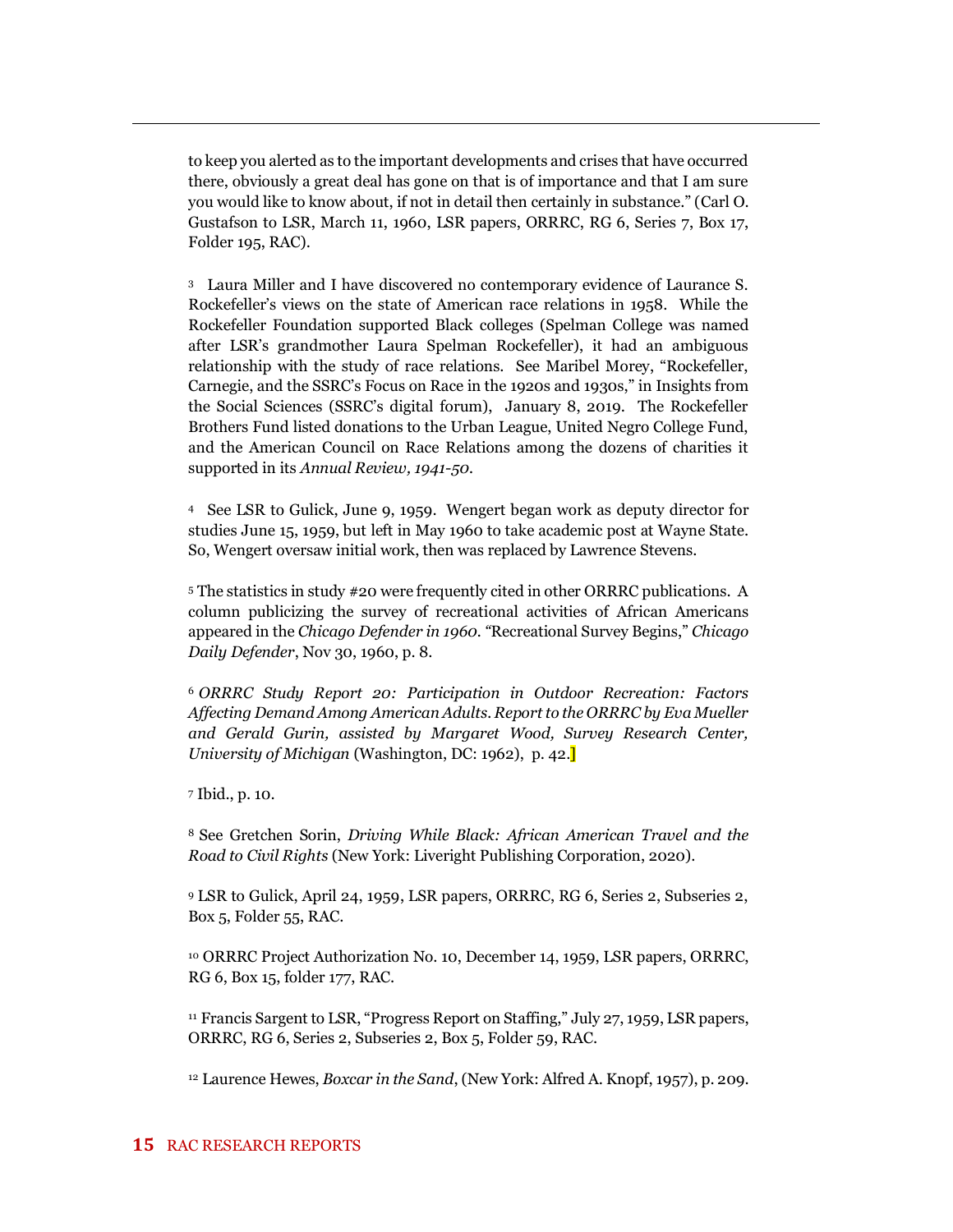<sup>13</sup> *Boxcar in the Sand*, 210. Embree's account of the founding conference in May 1944 does not list Hewes, Bethune, or Bunche. Edwin Embree, "The American Council on Race Relations." *The Journal of Negro Education* 13 (Autumn, 1944): 562-564. However, Rosenwald Fund records show that Hewes was on the payroll alongside Robert Weaver and Joseph Weckler. See *Rosenwald Fund Review of Activities in Race Relations 1941-46* (Chicago, 1946), p. 28. In Julius Rosenwald Fund Folder, FDR Presidential Library/Marist College. For more on founding conference, see Alfred Perkins, *Edwin Rogers Embree: The Julius Rosenwald Fund, Foundation Philanthropy, and American Race Relations* (Bloomington: Indiana University Press, 2011). Perkins does not mention Hewes by name in his biography of Embree, but does mention the American Council on Race Relation's activities on the West Coast. Embree was well-known to the Rockefeller family, and was an important figure at the Rockefeller Foundation before becoming head of the Rosenwald Fund.

<sup>14</sup> See "Local Groups Plan Action Against Racial Prejudice," *The Californian* (Salinas, California), January 31, 1946, Page 1; "Laurence Hewes Urges Proposition 11," *The Sacramento Bee* (Sacramento, California), October 14, 1946, Page 4; *Boxcar in the Sand*, 213. In September 1946, Hewes's report for the American Council on Race Relations, titled "Race Relations on the West Coast*,"* lamented that during the war "many fellow citizens sincerely identified 'Americanism' and 'democracy' with white supremacy and keeping weaker people 'in their place' …Whites who held different views were promptly discounted as 'nigger lovers,' 'Jap-lovers,' and Communists, even by some responsible union, business, and community leaders." Quoted in Shana Bernstein, *Bridges of Reform: Interracial Civil Rights Activism in Twentieth Century Los Angeles* (New York: Oxford University Press, 2011), 100. Bernstein cites this report as being in the John Anson Ford Papers at the Huntington Library, carton 6, as well as in the Civil Rights Congress Collection, Los Angeles, in the Southern California Library for Social Studies and Research, box 18, folder 6. See also Bernstein, "Interracial Activism in the Los Angeles Community Service Organization: Linking the World War II and Civil Rights Eras," *Pacific Historical Review* 80 (May 2011): 231-267. Mark Brilliant, *The Color of America Has Changed: How Racial Diversity Shaped Civil Rights Reform in California 1941-78* (New York: Oxford University Press, 2010) also discusses Hewes's activities and his "Race Relations on the West Coast" report of September 1946, but mistakenly cites it as an article that appeared in *The Nation* magazine on September 21, 1946.

<sup>15</sup> "Bias Issue Halts Building New San Francisco Homes," *The Pittsburgh Courier* (Pittsburgh, Pennsylvania), June 16, 1945, page 15. For more on this controversy, see Richard Rothstein, *The Color of Law: A Forgotten History of How Our Government Segregated America* (New York: Liveright, 2017), pp. 10-12 ,

<sup>16</sup> Hewes, *Boxcar in the Sand*, 217.

<sup>17</sup> "Project Authorization Number 10, Revised May 25, 1960, Records of the Heritage Conservation and Recreation Service, Records of the ORRRC, 1958-62,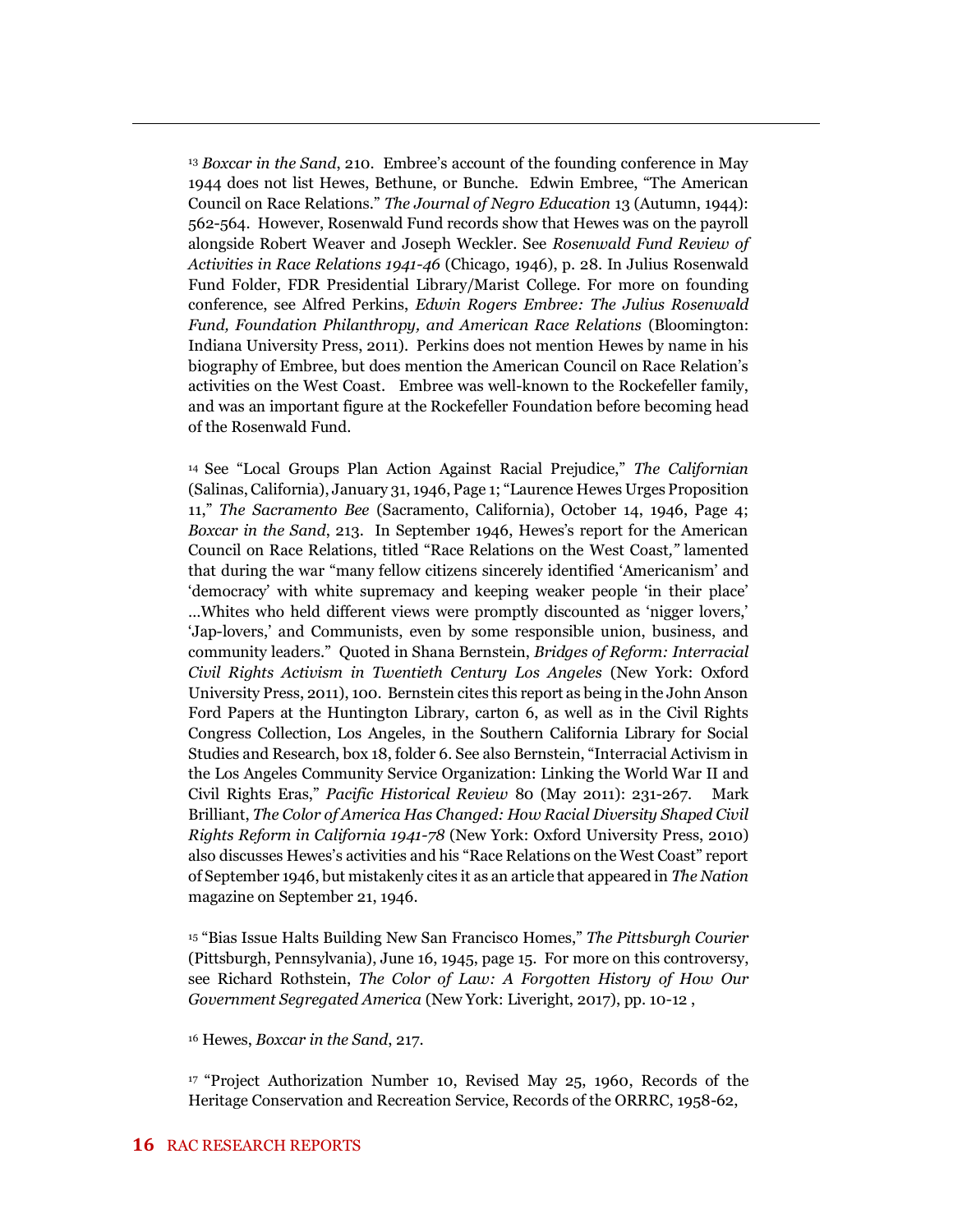RG 368, Box 3, Folder Project 10, Correspondence, National Archives at College Park, College Park, MD (hereafter NACP). In a memo from Carl Gustafson to LSR on April 4, 1960, Gustafson reported:

[O]ur Washington staff is suggesting that we add approximately \$80,000 to the \$20,000 we had approved and carry this program of studies into 5 other metropolitan areas – Atlanta, St. Louis, Chicago, Los Angeles, and Philadelphia-New York. I reviewed this program with Hewes and Wengert last week. Basically, I am convinced that this is a very much needed study. We have the money in our present budget to do this, because we have not been spending as rapidly as anticipated. The program requires your approval to pursue the availability of possible contractors, and it would require Commission approval which could be obtained by mail, once the program is in a proposal form. There is a matter of some urgency here, as most of the contractors are, or will be, universities, who must be approached quite soon so that they can initiate plans prior to June. I have a draft of this proposal.

Gustafson to LSR, "Items for discussion, in order of suggested urgency," April 4, 1960, Rockefeller Family, General Files, 1962-1976, RG 3, Box 310, Folder "LSR/COG Memoranda," RAC.

<sup>18</sup> "Metropolitan Region Study-Efforts to identity Metropolitan Areas to Study," March 8, 1960, Records of the Heritage Conservation and Recreation Service, Records of the ORRRC, 1958-62, RG 368, ORRRC Project Files, Box 3, Folder Project 10, Correspondence, NACP.

<sup>19</sup> William E. O'Brien, *Landscapes of Exclusion: State Parks and Jim Crow in the American South* (Amherst: University of Massachusetts Press, 2016), pp. 99-100. On wade-ins along the Mississippi Gulf Coast in 1960, see Andrew W. Kahl, *This Land Was Ours: African American Beaches from Jim Crow to the Sunbelt South* (Cambridge: Harvard University Press, 2012. On the sit in at Glen Echo Park in Maryland in 1960, see USNPS, "A Summer of Change: The Civil Rights Story of Glen Echo Park."

<sup>20</sup> He said this at the Annual Meeting of Association of Southern State Park Directors. O'Brien, *Landscapes of Exclusion*, 130.

<sup>21</sup> Tomiko Brown-Nagin, *Courage to Dissent: Atlanta and the Long History of the Civil Rights Movement* (New York: Oxford University Press, 2011), 116-22

<sup>22</sup> O' Brien, *Landscapes of Exclusion*, 134. See "Segregation Ban in Parks Decried," *New York Times* November 9, 1955, and "Georgia Leasing Its State Parks," *New York Times* April 22, 1956.

<sup>23</sup> On meeting of ORRRC in Atlanta, see *Atlanta Constitution*, April 19, 1960, p. 17. The Atlanta contract with the University of Georgia was signed on July 19, 1960.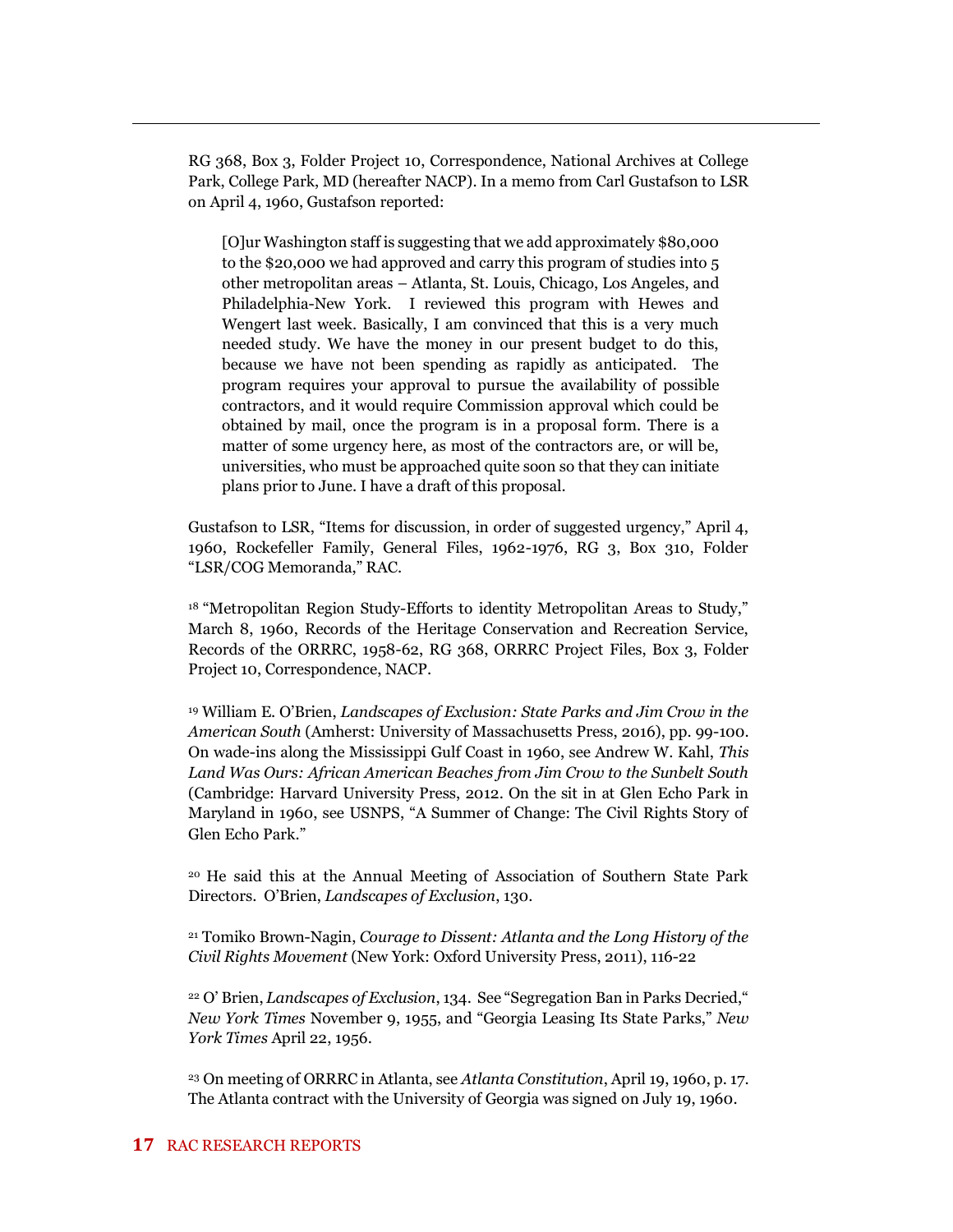<sup>24</sup> Gibson bio summary, in RG 368 ORRRC Project File, Box 1 "Atlanta" folder, NACP; also Delmer Dunn, "Frank K. Gibson," *PS: Political Science & Politics*, 23 (March 1990), 71.

<sup>25</sup> Dr, John C. Belcher interview with Frank Gibson, May 28, 1975, UGA integration oral history project, in Charlayne Hunter-Gault Papers, Series I, Box 1, Folder 15, Richard B. Russell Library for Political Research and Studies, University of Georgia, Athens, GA.

<sup>26</sup> Gibson, "Tentative Findings and Conclusions," July 14, 1961, p. 26.

<sup>27</sup> On January 31, 1961, the ORRRC General Counsel informed Executive Director Sargent, referring to the conflict with Clawson in May 1959 about the possibility of contractors publishing their work independently, that with few exceptions, "Our remaining study contracts . . . contain language declaring the products of the contracts shall be the property of the Commission, with complete discretion to publish the study results in whole or in part." ORRRC General Counsel to Executive Director, re: "Publication rights of study contractors," January 31, 1961, LSR papers, ORRRC, RG 6, Series 8, Box 25, Folder 277, RAC. On May 12, 1961, Director of Studies Lawrence Stevens instructed Hewes and the other group chiefs overseeing contractors reports that while they were not expected to "undertake major rewriting or reorganization of a contractor's report," they were responsible for "initial editing for the purpose of eliminating superfluous wording and irrelevant material and for improving clarity of thought. Major editorial changes in substance, emphasis, or organization should be brought to the attention of the contractor and his agreement sought." Lawrence N. Stevens to Messrs. Tharp, Hewes, Davis, and Diamond, "Processing of Reports by Contractors – Part II," May 12, 1961, LSR papers, ORRRC, RG 6, Series 8, Box 24, Folder 266, RAC.

<sup>28</sup> L. I. Hewes, Jr. to Jerry Anderson, October 16, 1961, p. 1, Records of the Heritage Conservation and Recreation Service, Records of the ORRRC, 1958-62, RG 368, ORRRC Project Files, Box 17, Folder Southeast River Basin Commission, NACP.

<sup>29</sup> Hewes to Anderson, October 16, 1961, pp. 3-4.

<sup>30</sup> Hewes to Anderson, October 16, 1961, p. 6.

<sup>31</sup> Scrawled across the cover in red pencil, "This is the copy with my suggestions for revision. It was the basis of my conference with [Jerome] Anderson of SERB [Southeast River Basin Study Commission] and Gibson at Athens on October 30, 1961." Records of the Heritage Conservation and Recreation Service, Records of the ORRRC, 1958-62, RG 368, ORRRC Project Files, Box 1, Folder 1, Atlanta, NACP.

<sup>32</sup> L. I. Hewes, Jr., Memorandum, "Travel to Athens, Georgia in connection with the Atlanta Metropolitan Study," Records of the Heritage Conservation and Recreation Service, Records of the ORRRC, 1958-62, RG 368, ORRRC Project